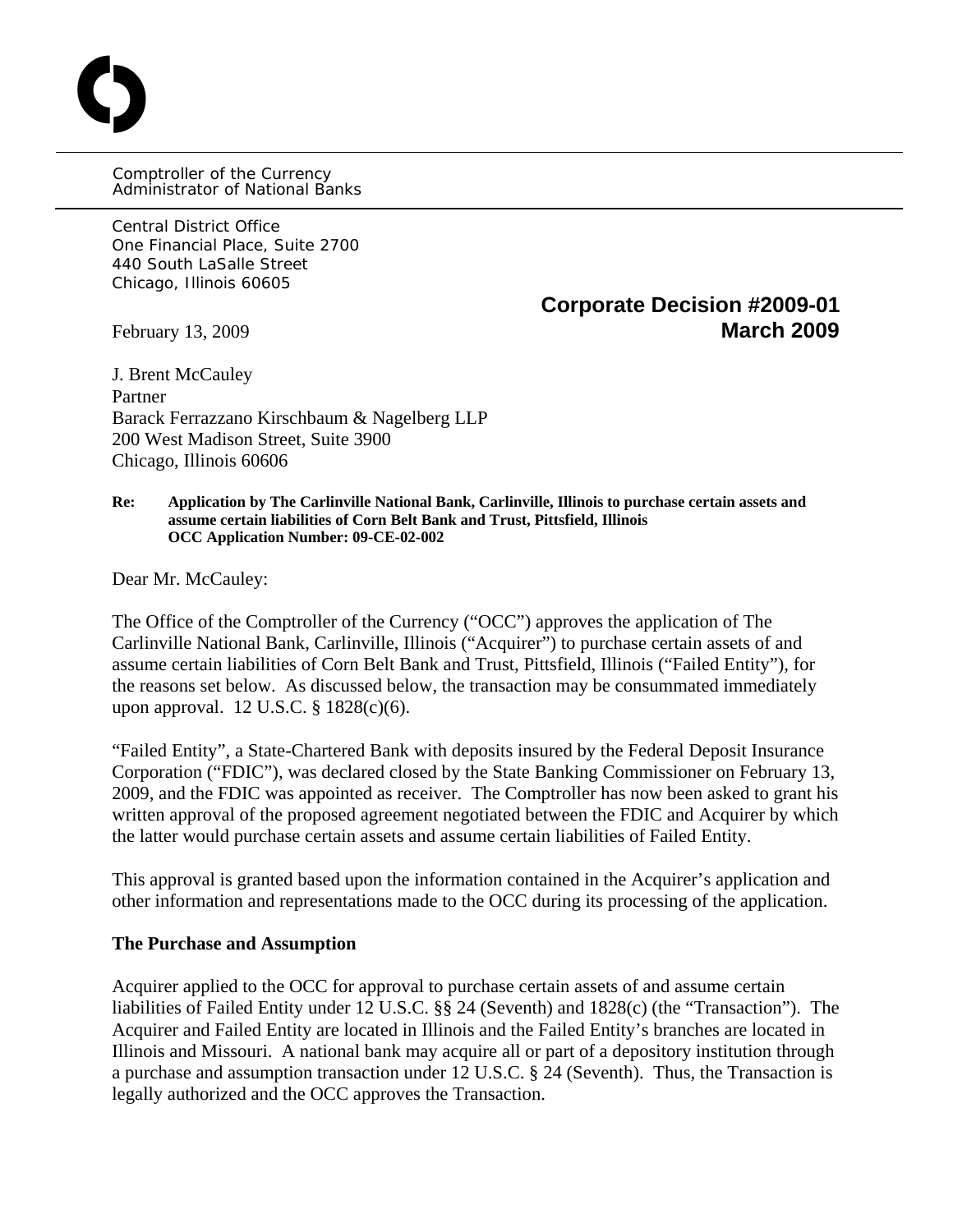Acquirer also requested OCC approval to retain the branches of Failed Entity upon consummation of the Transaction. Generally, an application to engage in an interstate merger transaction pursuant to the Riegle-Neal Act, 12 U.S .C. § 1831u, is subject to certain requirements and conditions set forth in sections  $1831u(a)(4)$  and  $(5)$  and  $183l u(b)$ . These conditions are: (1) compliance with state imposed age limits, if any, subject to the Riegle-Neal Act's limits; (2) compliance with certain state filing requirements, to the extent the filing requirements are permitted in the Riegle-Neal Act; (3) compliance with nationwide and state concentration limits; (4) expanded community reinvestment analysis and compliance; (5) adequacy of capital and management skills; and (6) limits on single branch acquisitions. These requirements, however, do not apply to a transaction, such as this, where the FDIC has provided assistance under 12 U.S.C. § 1823(c), or one of the banks involved is in default or in danger of default. 12 U.S.C. § 1831u(e). Moreover, in approving a transaction under the Riegle-Neal Act, the OCC may authorize the acquiring bank to retain as branches the main office and any branches of the target bank. 12 U.S.C. §§ 183lu(d)(1) and 36(d). Thus, the acquisition by Acquirer of Failed Entity and the retention by Acquirer of the main office and branches of Failed Entity as branches are legally authorized under the Riegle-Neal Act.

## **Bank Merger Act**

The OCC reviewed the proposed purchase and assumption Transaction under the criteria of the Bank Merger Act, 12 U.S.C § 1828(c), and applicable OCC regulations and policies. The OCC considered the financial and managerial resources of the banks, their future prospects, and the convenience and needs of the communities to be served. In addition, the Bank Merger Act requires the OCC to consider "the effectiveness of any insured depository institution involved in the proposed merger Transaction in combating money laundering activities, including overseas branches," 12 U.S.C. § 1828(c)(11). We considered these factors and found them consistent with approval under the statutory provisions.

In addition, the OCC also finds, under the standards set forth in the Bank Merger Act, that it must act on the application immediately. 12 U.S.C.  $\S$  1828(c)(3), (4)(C)(i), and (6). Consequently, there is no requirement for publication of notice of the Transaction, for a request by the OCC of a competitive factors report from the Attorney General, or for a post-approval waiting period prior to consummation of the Transaction.

### **Community Reinvestment Act**

The Community Reinvestment Act ("CRA") requires the OCC to take into account the applicants' records of helping to meet the credit needs of the community, including low-andmoderate-income ("LMI") neighborhoods, when evaluating certain applications, including transactions that are subject to the Bank Merger Act. 12 U.S.C. § 2903; 12 C.F.R. § 25.29. The OCC considers the CRA performance evaluation of each institution involved in the Transaction. A review of the record of these applicants and other information available to the OCC as a result of its regulatory responsibilities, revealed no evidence that the applicants' records of helping to meet the credit needs of their communities, including LMI neighborhoods, is less than satisfactory.